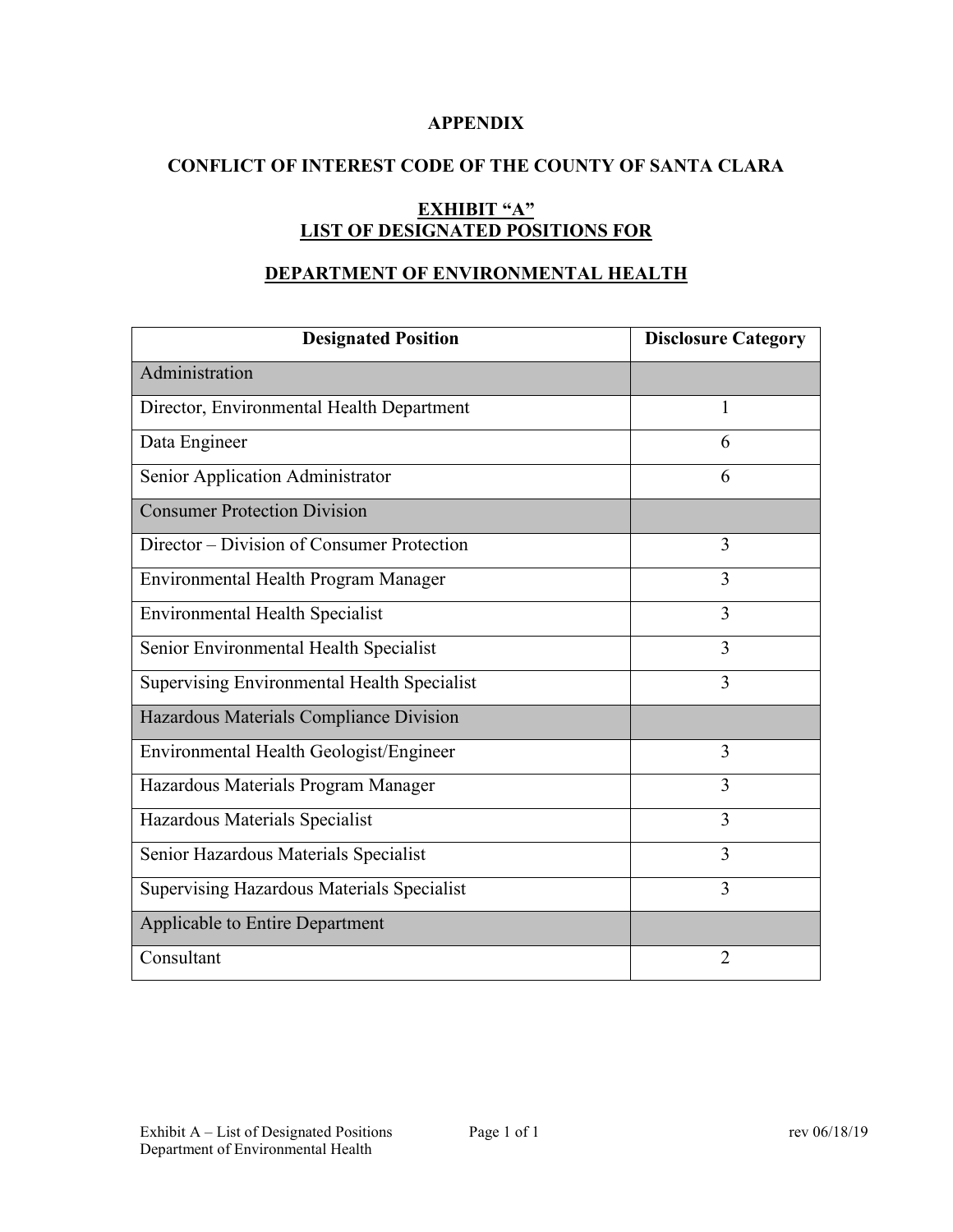#### **APPENDIX**

# **CONFLICT OF INTEREST CODE OF THE COUNTY OF SANTA CLARA**

# **EXHIBIT "B" DISCLOSURE CATEGORIES FOR**

# **DEPARTMENT OF ENVIRONMENTAL HEALTH**

Pursuant to the County of Santa Clara's Conflict of Interest Code, Disclosure Categories 1 and 2 shall read as follows for all Code Agencies.

**Disclosure Category 1:** Persons in this category shall disclose:

(1) all investments in, business positions in, and income (including gifts, loans and travel payments) from:

(a) all sources that provide, plan to provide, or have provided in the last two years, facilities, goods, software, hardware, or related technology, equipment, vehicles, machinery or services, including training or consulting services, to the County;

(b) all sources that are subject to the regulatory, monitoring, investigatory, enforcement, valuation, certification, permit or licensing authority of, or have an application for a license, permit or certificate pending before, the County;

(c) all sources that receive, are planning to apply to receive, or have received in the last two years, grants or other monies from or through the County; and sources that receive referrals to provide assessments and/or treatments that are required or recommended by the County; and

(2) all interests in real property in the County of Santa Clara located entirely or partly within the County, or within two miles of County boundaries, or of any land owned or used by the County.

**Disclosure Category 2**: Each Consultant shall disclose: (1) all investments in, business positions in, and income (including gifts, loans and travel payments) from: (a) all sources that provide, plan to provide, or have provided in the last two years, facilities, goods, software, hardware, or related technology, equipment, vehicles, machinery or services, including training or consulting services, to the County; (b) all sources that are subject to the regulatory, monitoring, investigatory, enforcement, valuation, certification, permit or licensing authority of, or have an application for a license, permit or certificate pending before, the County; (c) all sources that receive, are planning to apply to receive, or have received in the last two years, grants or other monies from or through the County; and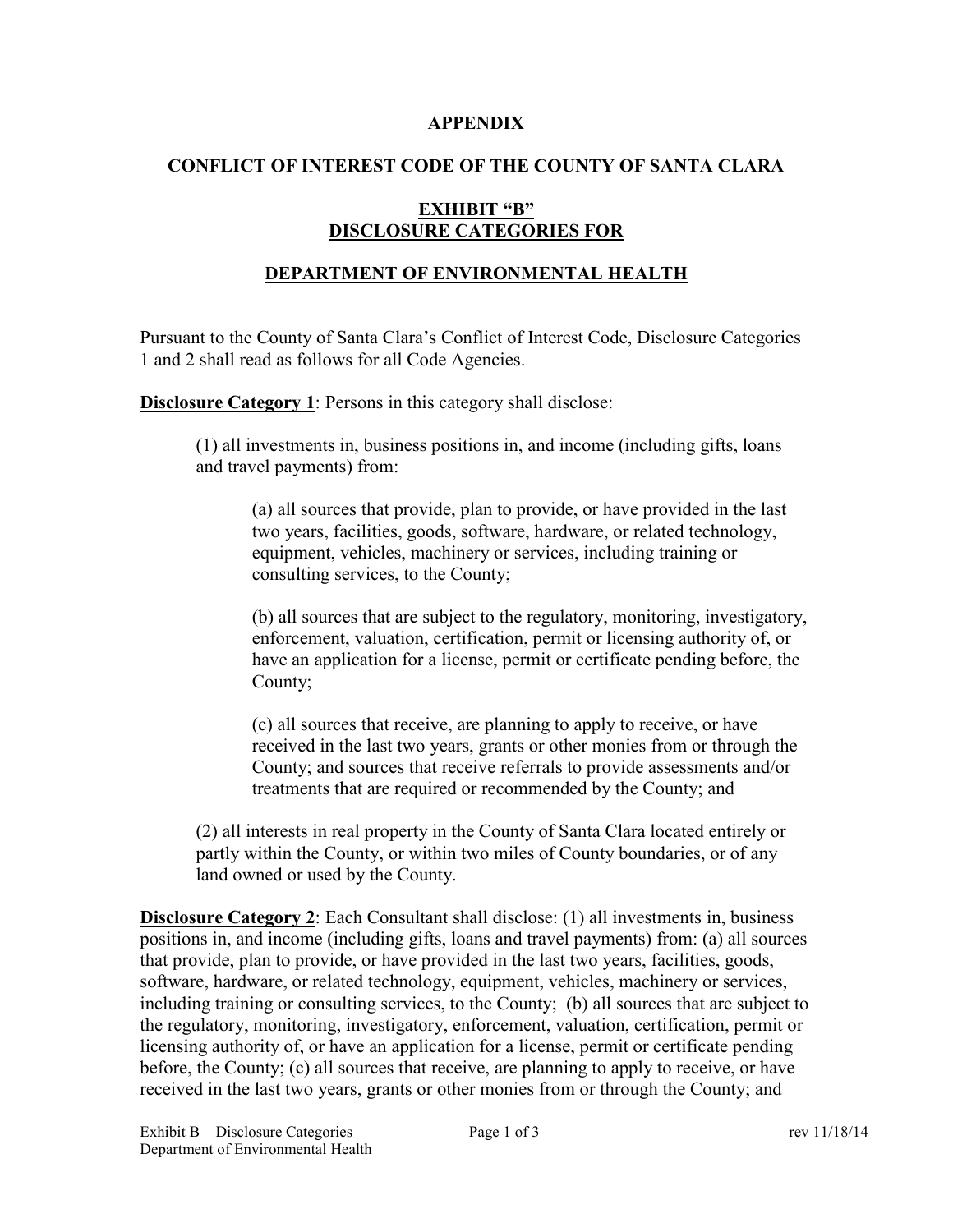sources that receive referrals to provide assessments and/or treatments that are required or recommended by the County; and (2) all interests in real property in the County of Santa Clara located entirely or partly within the County, or within two miles of County boundaries, or of any land owned or used by the County, subject to the following limitation: the Code Agency for which a consultant works may determine in writing, following approval by County Counsel as to form and legality, that the particular consultant is hired to perform a range of duties that is limited in scope and, thus, is not required to comply with the full disclosure requirements described above, but instead must comply with more tailored disclosure requirements specific to that consultant. Such a determination shall include a description of the consultant's duties and, based upon that description, a statement of the extent of disclosure requirements.

In addition to the above two categories, the Department of Environmental Health shall have the following categories:

**Disclosure Category 3:** Persons in this category shall disclose:

(1) all investments in, business positions in, and income (including gifts, loans and travel payments) from:

(a) all sources that provide, plan to provide, or have provided in the last two years, facilities, goods, software, hardware, or related technology, equipment, vehicles, machinery or services, including training or consulting services, to the Department of Environmental Health;

(b) all sources that are subject to the regulatory, monitoring, investigatory, enforcement, permit or licensing authority of, or have an application for a license or permit pending before, the Department of Environmental Health;

(c) all sources that receive, are planning to apply to receive, or have received in the last two years, grants or other monies (i) from or through the Department of Environmental Health, or (ii) from or through the County related to the work of the Department of Environmental Health; and

(2) all interests in real property in the County of Santa Clara located entirely or partly within the County, or within two miles of County boundaries, or of any land owned or used by the County.